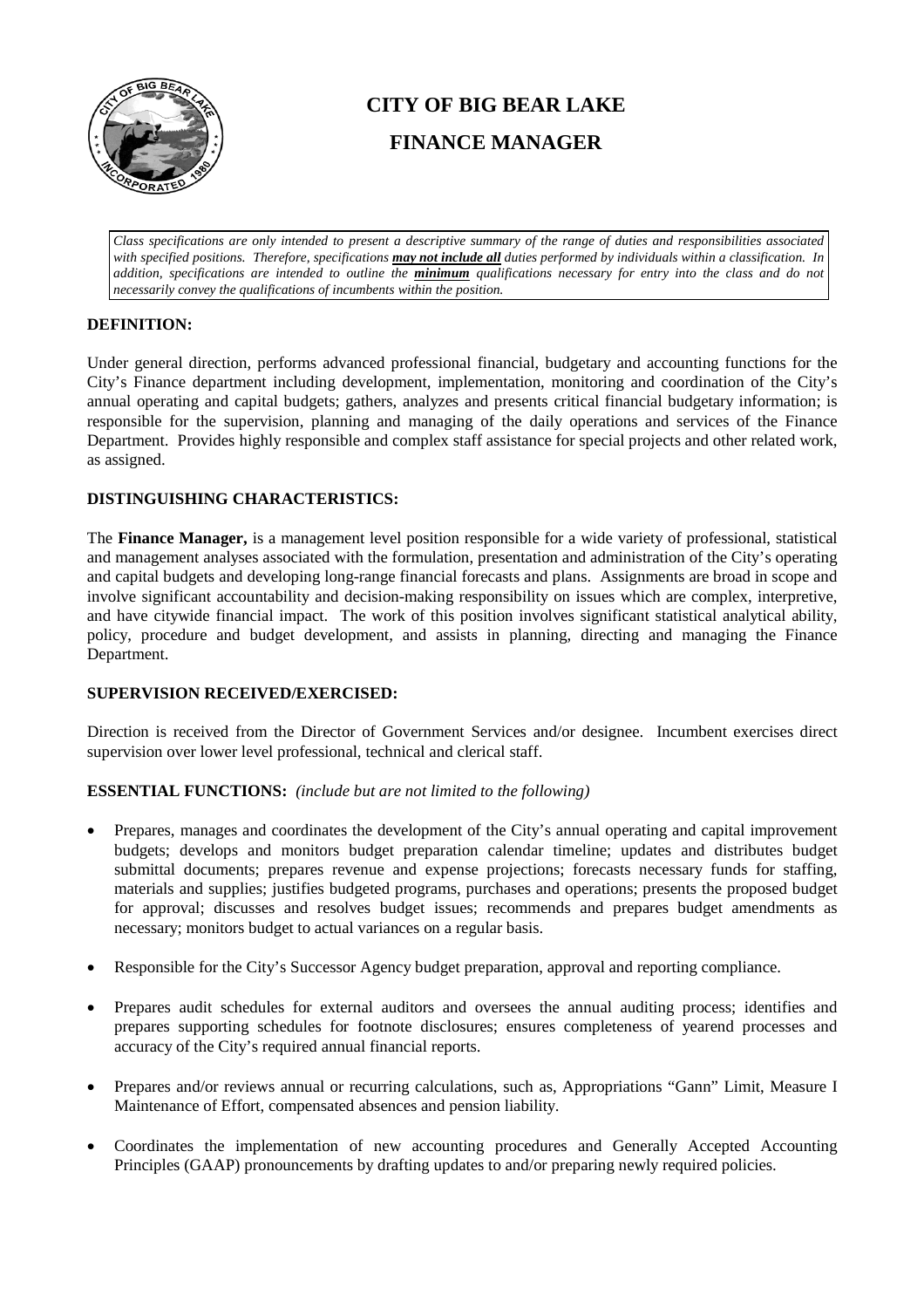- Evaluates internal control systems and current operating procedures, recommends and develops formal policies and procedures, and monitors compliance.
- Participates in and assumes responsibility for all departmental functions including financial audits, preparation of the City's Comprehensive Annual Financial Report (CAFR), the general ledger, purchasing, accounts payable/receivable systems, fixed assets, cash receipting, fund and banking reconciliation, grant accounting and other related financial activities.
- Oversees and manages daily cash flow, transfers funds between bank accounts and the Local Agency Investment Fund (LAIF); processes wire transfers; meets with bank representatives and related parties.
- Performs account reconciliation for bond issue accounts, maintains, reviews and analyzes all documents related to the issuance of municipal bonds and other debts; provides support for administration of bond covenants, ensures timely disbursement of bond and debt service payments.
- Directs the development of fee studies; oversees revenue audits such as; sales tax, transient occupancy tax, property tax, business license fees, transient private home rental (TPHR) registration fees and development related fees.
- General oversight of the City's Information Technology professional services agreement for remote and onsite support services, in addition to, oversight of the City's annual business license and TPHR renewal process.
- Serves as liaison with federal, state, regional, county, city and special district agencies; develops recommendations for policies, laws, ordinances, resolutions and programs related to Finance activities; researches and analyses proposed legislation to identify impact on the City.
- Composes, prepares and analyses staff reports and presentation materials; makes verbal and written presentations to City staff, management and Council; attends City Council meetings, as needed.
- Assistance is provided to the Director of Government Services in support of senior level and general management duties including the completion of special projects, as assigned.
- Participates in the development of the Finance Department's work plan; assigns work activities, projects and programs; monitors work flow; reviews and evaluates work product, method and procedures, ensuring the department's goals and objectives are met.
- Assists with the selection, orientation, motivation and evaluation programs for Finance Department personnel; provides or coordinates staff training; plans and supervises the staffs' work assignments; identifies and resolves staff deficiencies.
- Attends and participates in professional group meetings and stays current of new trends and innovations in the field of municipal finance, budgeting and accounting.
- Establishes positive working relationships with representatives of community organizations, state/local agencies and associations, City management, fellow staff, and the public.
- Responds to the more challenging questions and concerns from the general public, contractors, vendors, and outside agencies; provides information as appropriate and resolves public service or operational complaints; establishes and maintains a positive customer service orientation within the department.
- Performs other related duties as required and necessary for the successful performance of this position.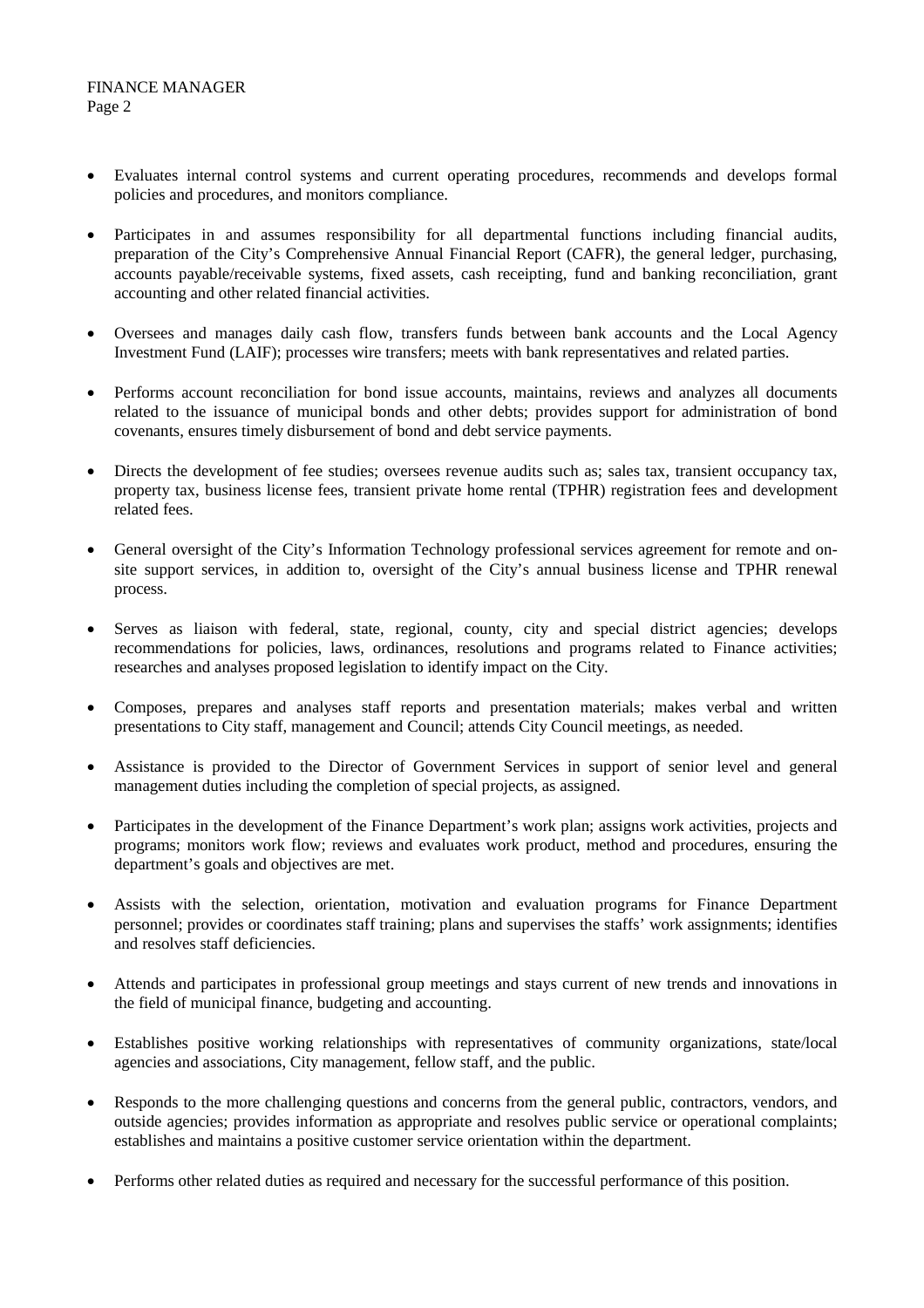#### **PHYSICAL, MENTAL, AND ENVIRONMENTAL WORKING CONDITIONS:**

Position requires prolonged or intermittent sitting, standing, walking, reaching, twisting, turning, kneeling, bending, squatting, and stooping in the performance of daily office activities. The position also requires grasping, repetitive hand movement, and fine coordination in preparing financial reports and using a computer keyboard in the performance of daily duties. Additionally, the position requires near and far vision in reading correspondence, statistical data and using the computer, and acute hearing is required when providing phone and personal service. The ability to lift, drag, and push files, paper, and documents weighing up to 25 pounds also is required. The employee may occasionally be required to travel to different sites and locations; when working outdoors the incumbent may encounter extreme weather conditions, including wet, hot, cold, wind, snow, ice, and heavy vehicle traffic. The noise level in the work environment is usually quiet to moderate when indoors and moderate to loud when outdoors.

Some of these requirements may be accommodated for otherwise qualified individuals requiring and requesting such accommodations.

**QUALIFICATIONS:** *(The following are minimal qualifications necessary for entry into the classification.)*

#### **Education and/or Experience:**

Any combination of education and experience that has provided the knowledge, skills, and abilities necessary for a **Finance Manager**. A typical way of obtaining the required qualifications is to possess six (6) years of increasingly responsible professional experience involving municipal accounting, auditing, budgeting, financial analysis, and/or economic forecasting including four (4) years of direct work experience with preparation of a public agency budget and the Comprehensive Annual Financial Report (CAFR) and a minimum of four (4) years supervisory experience; and a bachelor's degree from an accredited college or university, in accounting, finance, public/business administration, or a closely related field. A Master's degree is highly desirable.

## **License/Certificate:**

Possession of, or ability to obtain, a valid Class C California driver's license.

**KNOWLEDGE/ABILITIES/SKILLS:** *(The following are a representative sample of the KAS's necessary to perform essential duties of the position.)*

#### **Knowledge of:**

Principles, practices and methods of public financial administration including budget development and financial planning; Generally Accepted Accounting Principles (GAAP) as prescribed by the Governmental Accounting Standards Board (GASB); practices of municipal government accounting; principles and practices of automated financial systems; grant and fund accounting; account analyses; financial statement preparation; annual financial auditing; applicable federal, state, and local laws, codes, and regulations affecting municipal financial operations including bond issuances and revenue forecasting and investment; principles of contract negotiation and administration; principles and practices of personnel administration, supervision, evaluation and training; standard office practices, methods, and equipment usage, including a computer, and applicable software; methods and techniques for record keeping, report preparation and technical writing; occupational hazards and standard safety practices.

#### **Ability to:**

Prepare and analyze complex budgets; ensure an accurate and balanced Citywide budget; explain and understand methodology and techniques regarding budgeting, financial planning, procurement and